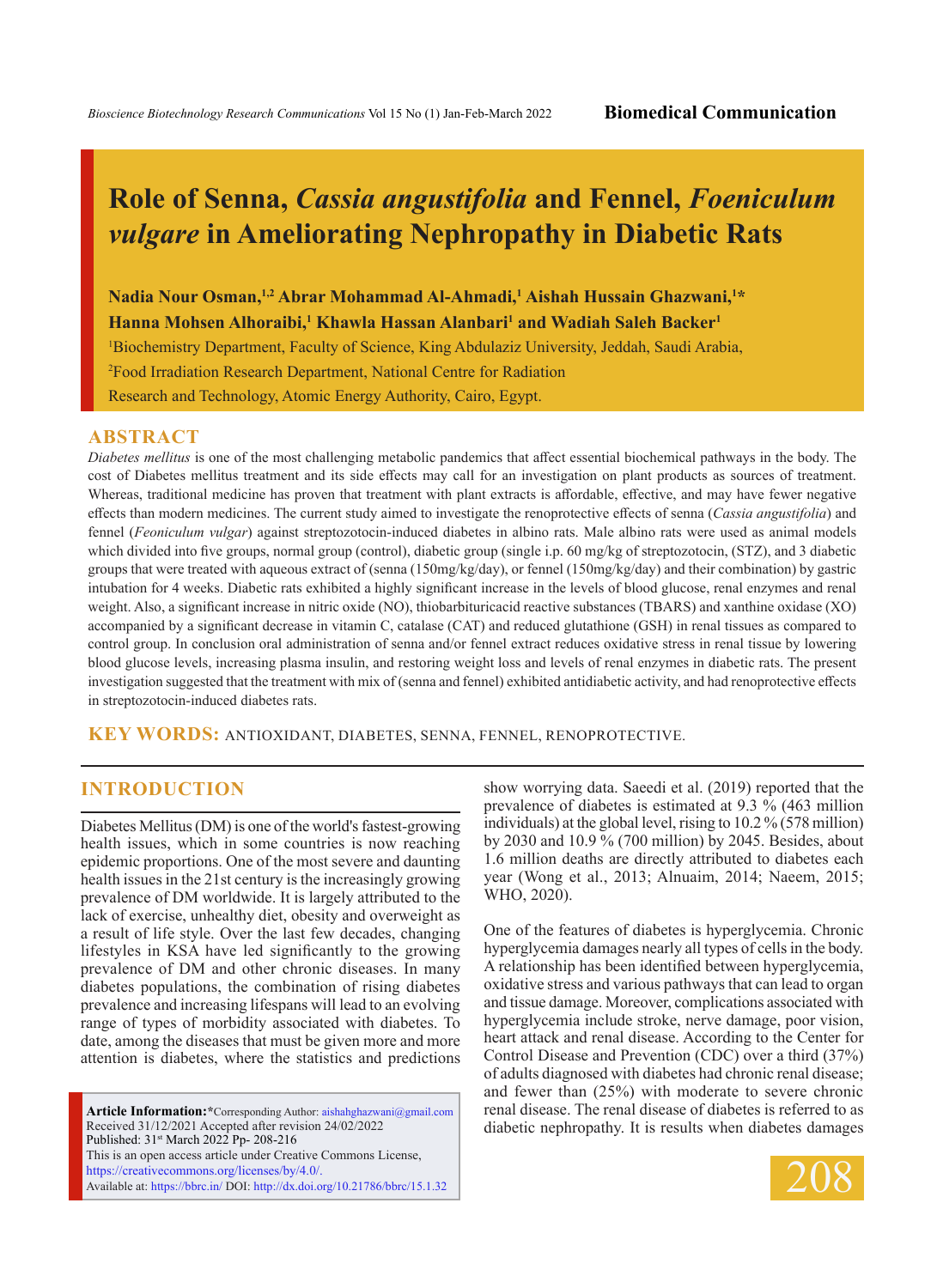blood vessels and other cells in the renal tissues. Over time, severe damage to these blood vessels can lead to renal disfunction and kidney failure (Piero et al., 2015; Jangid et al., 2017; NIDDK, 2017; Giri et al., 2018; Clinic, 2019; WHO, 2020; CDC, 2020).

There are a variety of oral hypoglycemic agents are available on the market, but they can lead to a high risk of secondary failure in the long term. Therefore, safe treatment is a demand to prevent diabetes complications with minimal side effects. For several years, plant-based drugs or herbal medicines have been prescribed by conventional medical practitioners to treat different disease conditions as it is low cost and has fewer side effects. In the treatment and control of diabetes, numerous herbal medicines have proved their potential. Sweet potatoes, basil, fenugreek, turmeric, okra and bitter gourd are classified as herbal plants used in diabetes management. Moreover, senna (*Cassia angustifolia*) and fennel (*Foeniculum vulgare*) are reported to possess hypoglycemic, antioxidant and anti-inflammatory effects. Therefore, both plants have the capacity to alleviate diabetes and its related effects (Jamshidi-Kia et al., 2018; Sudhakar et al., 2020; Jani and Goswami, 2020; Rohman and Putra, 2020; Farid et al., 2020; Patle et al., 2020). A study into the ameliorative potential of these plants on diabetes patients' nephropathy could lead to design a safer and more effective drug. So, the current study was planned to evaluate the nephro-protective potential of both senna and fennel water extracts in streptozotocin-induced diabetes in albino rats.

## **Material and Methods**

**Chemicals and preparation of the herbal extracts:**  Streptozotocin (STZ) was obtained from Saint Louis, in Missouri, USA.The leaves of senna (*Cassia angustifolia*) and seeds fennel (*Foeniculum vulgare*) were purchased from the local traditional market in Jeddah, Saudi Arabia. The senna leaves and fennel seeds were ground with the help of a grinder and 100g of this powder was dissolved by bringing to a boil for 30 min with 400 ml of distilled water. The mixture was filtered and centrifuged at 3500 rpm for 20 min. The supernatant was stored at 4ºC prior to its drying, till usage.

**Induction of Diabetes in Experimental Animals:** Male albino rats ( $n=50$ ) weighing about (150 to 200 g) were obtained from the Animal Experimental Unit of King Fahd Centre for Medical Research, King Abdul-Aziz University. The animals were kept in plastic cages and were fed with tap water and rat chow ad libitum in a stable environment (temperature  $28 \pm 2$ °C, humidity  $60 \pm 5$ %) with 12-hour light and dark cycle. Animal procedures were carried out according to the instruction of the Ethics Committee, King Fahad Medical Research Centre which were in compliance with the international guidelines for proper use and care of laboratory animals.

A single intraperitoneal injection of 60 mg/kg BW of streptozotocin (STZ) was used to cause diabetes in rats(Akbarzadeh et al., 2007). STZ was freshly prepared by dissolving it in citrate buffer (0.5M, pH 4.5). Three days after STZ injection, fasting blood glucose (FBG) level was measured by using *OneTouch* Select Analyzer (Life Scan, Inc., UK) and rats having FGB level less than 200 mg/dL were discarded from the study.

**Experimental Design:** Fifty animals were randomly divided into five groups of ten rats each as details in Table (1).

| <b>Table 1. Test Animal Treatment Groups</b>                           |                                                                                                                     |  |  |  |
|------------------------------------------------------------------------|---------------------------------------------------------------------------------------------------------------------|--|--|--|
| Groups                                                                 | <b>Treatment</b>                                                                                                    |  |  |  |
| Group 1<br>(Control)                                                   | Citrate buffer $(0.01M, pH 4.5)$                                                                                    |  |  |  |
| Group 2<br>Diabetes (Dia)                                              | STZ (60 mg/kg Body Weight (BW), Intraperitoneal (i.p)).                                                             |  |  |  |
| Group 3<br>$(Dia + Senna)$                                             | STZ (60 mg/kg BW i.p) + Senna aqueous extract (150 mg/kg BW/ day)<br>(Shanmugasundaram et al., 2011).               |  |  |  |
| Group 4<br>$(Dia + Female)$                                            | STZ (60 mg/kg BW i.p) + Fennel aqueous extract (150 mg/kg BW/ day)<br>(Sadrefozalayi and Farokhi, 2014).            |  |  |  |
| Group 5<br>(Dia +Mix (Senna+Fennel))                                   | $STZ$ (60 mg/kg BW i.p) + aqueous extract of mixture from Senna<br>(150 mg/kgBW/ day) and Fennel (150 mg/kgBW/day). |  |  |  |
| Each aqueous extract was given by oral gavage for a period of 30 days. |                                                                                                                     |  |  |  |

At the end of the experimental period (4 weeks), rats fasted overnight before scarification. Blood samples were taken from the retro-orbital plexus of each anesthetized rat, then centrifuged at 3000 rpm for 10 minutes to separate serum. Immediately after taking a blood sample, the animals were sacrificed; the kidneys of each animal were removed, then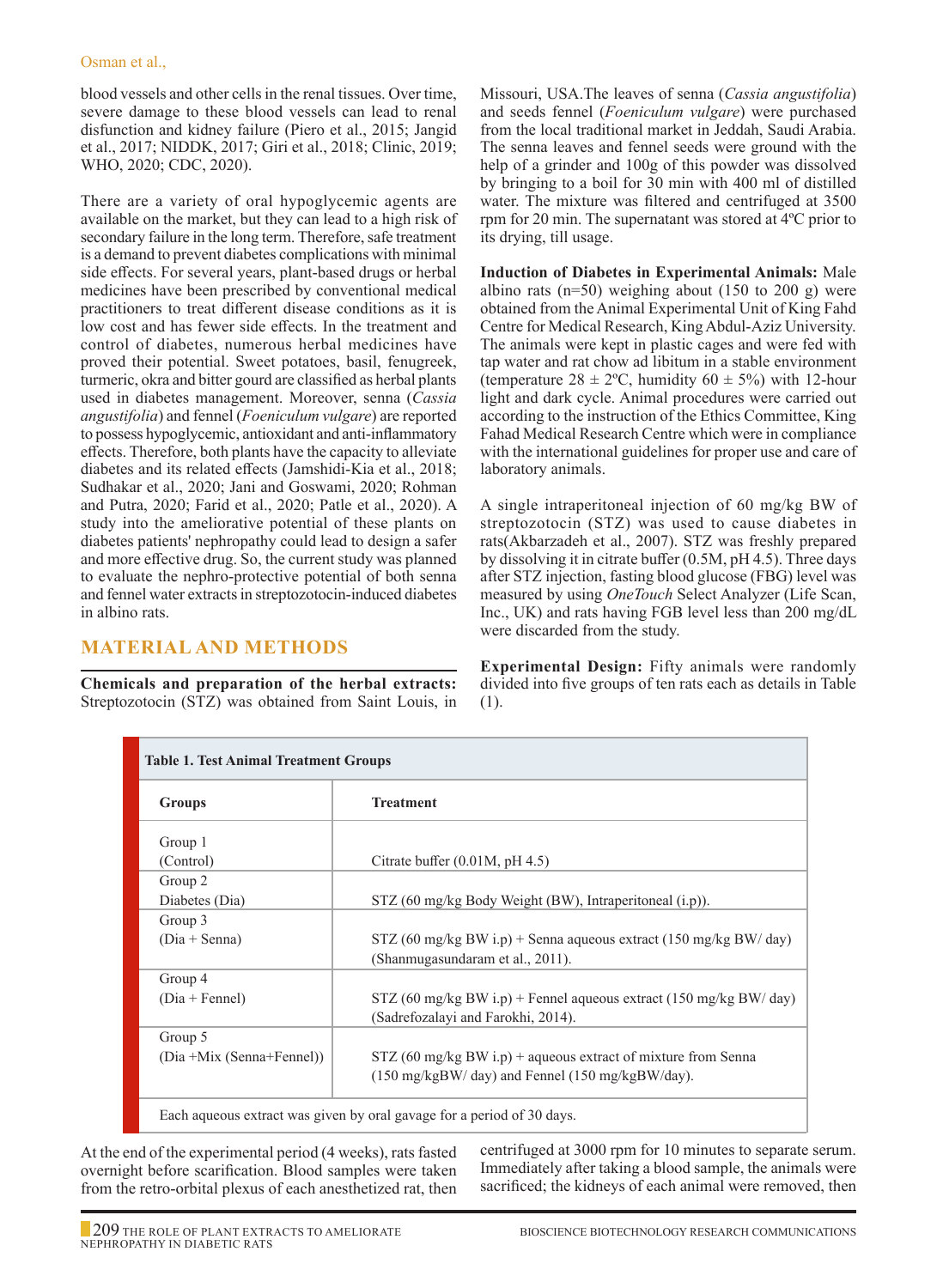homogenized with 0.1 M cold phosphate buffer (pH 7.4) and centrifuged at 10,000 g for 15 minutes. The supernatant was used for biochemical evaluation.

**Biochemical analysis:** Blood glucose levels were measured by enzymatic kits according to the protocol of Kunst (1984). Serum insulin levels were determined by solid phase enzyme-linked immune-sorbent assay using Immunospec Insulin Quantitative Test Kit (model E29-88). Determination of the creatinine and blood urea nitrogen (BUN)were measured as described by Burtis and Ashwood (2001). Uric acid was measured according to the methods of Kalekar (1947). The total protein(TP)was measured as described by Henry et al. (1957). Thiobarbituric acid reactive substances (TBARS) was used to measure lipid peroxidation and was determined according to the method of Ohkawa et al. (1979). Xanthine oxidase (XO) activity was determined using the method of Bergmeyer et al. (1974). Nitrite assay was measured as an end product for knowing nitric oxide (NO) concentration according to the method of Miranda et al. (2001). The activity of catalase(CAT) was determined using the method of Aebi (1984). The content of reduced glutathione (GSH) was measured by following the protocol of Beutler et al. (1963). Ascorbic acid (vitamin C) was determined by using commercial kits (CAT NO. AS2516).

**Statistical analysis:** Analysis of data was done by Statistics Package for Social Sciences (SPSS) version 20. The data was expressed as arithmetic mean and standard deviation of the mean (SD). One-way analysis of variance (ANOVA), least significant difference (LSD) equation for parametric parameters, was used to analyze the differences between groups. A p-value less than or equal 0.05 was considered significant.

| Table 2. Effect of aqueous extracts of senna or/ and Fennel on<br>body and kidneys weight in diabetic rats. |                      |                          |                          |                          |  |
|-------------------------------------------------------------------------------------------------------------|----------------------|--------------------------|--------------------------|--------------------------|--|
|                                                                                                             | Initial weight $(g)$ | Final weight(g)          | Left kidney $(g)$        | Right kidney $(g)$       |  |
| Control                                                                                                     | $206.4 \pm 6.96$     | $275.2 \pm 4.44$         | $0.546 \pm 0.093$        | $0.556 \pm 0.055$        |  |
| <b>Diabetes</b>                                                                                             | $204.0 \pm 6.18$     | $196.1 \pm 5.09$ ***     | $0.957 \pm 0.129$ ***    | $0.996 \pm 0.145$ ***    |  |
| $Dia + Senna$                                                                                               | $200.1 \pm 5.97$     | $231.7\pm 4.64***$ ###   | $0.764 \pm 0.061$ ***##  | $0.786 \pm 0.077$ ***##  |  |
| $Di$ a + Fennel                                                                                             | $205.4 \pm 7.66$     | $232.9 \pm 4.28$ *** ### | $0.757 \pm 0.062$ ***### | $0.772 \pm 0.057$ ***##  |  |
| $Di$ a + Mix<br>$(Senna + Female)$                                                                          | $201.2 \pm 9.41$     | $257.4 \pm 2.41$ *** ### | $0.639 \pm 0.060$ *###   | $0.695 \pm 0.041$ ***### |  |
|                                                                                                             |                      |                          |                          |                          |  |

Each value represents the mean of 10 rats  $\pm$  SD.

Significantly different from control value at  $P<0.05^*$ , 0.001\*\*\*

Significantly different from the untreated diabetic group at P<0.01## ,0.001###



Each value represents the mean of 10 rats  $\pm$  SD, significantly different from control value at P<0.001\*\*\*, Significantly different from the untreated diabetic group at P<0.001###

## **Results and Discussion**

The mean bodyweight and kidneys weight of all groups were shown in Table (2). The comparisons between groups indicated that at the beginning of the experiment (zeroday), the mean values of body weight for all groups were matched to the mean value in the normal group. The data of the present study showed a significant decrease  $(P < 0.00)$ in the bodyweight of diabetic rats during the experimental period when compared to the control group. While diabetic rats treated with either senna leaves extract (150mg/kg BW), fennel seed extract (150 mg/kg BW), or their mixture gained significant weight  $(P < 0.00)$  compared to diabetic untreated rats, the effect of the mixture of both senna and fennel was more efficient than each of them only.

The percentage change in the body in control, diabetic, senna and/or fennel weights were 33%, -4%, 14%, 12%and 22%, respectively. In kidneys weight, the statistical analysis indicated significant variations in the mean values of the right kidney and left kidney between groups. Treatment of diabetic rats with either senna and /or fennel exhibits a significant improvement of the organ weight, although this improvement did not reach the mean values in the control group. The levels of blood glucose and insulin of normal and experimental rats are shown in Figure (1). There was a significant elevation  $(p=0.000)$  in blood glucose accompanied by a significant decreased (p=0.000) in plasma insulin in diabetic rats compared with normal rats.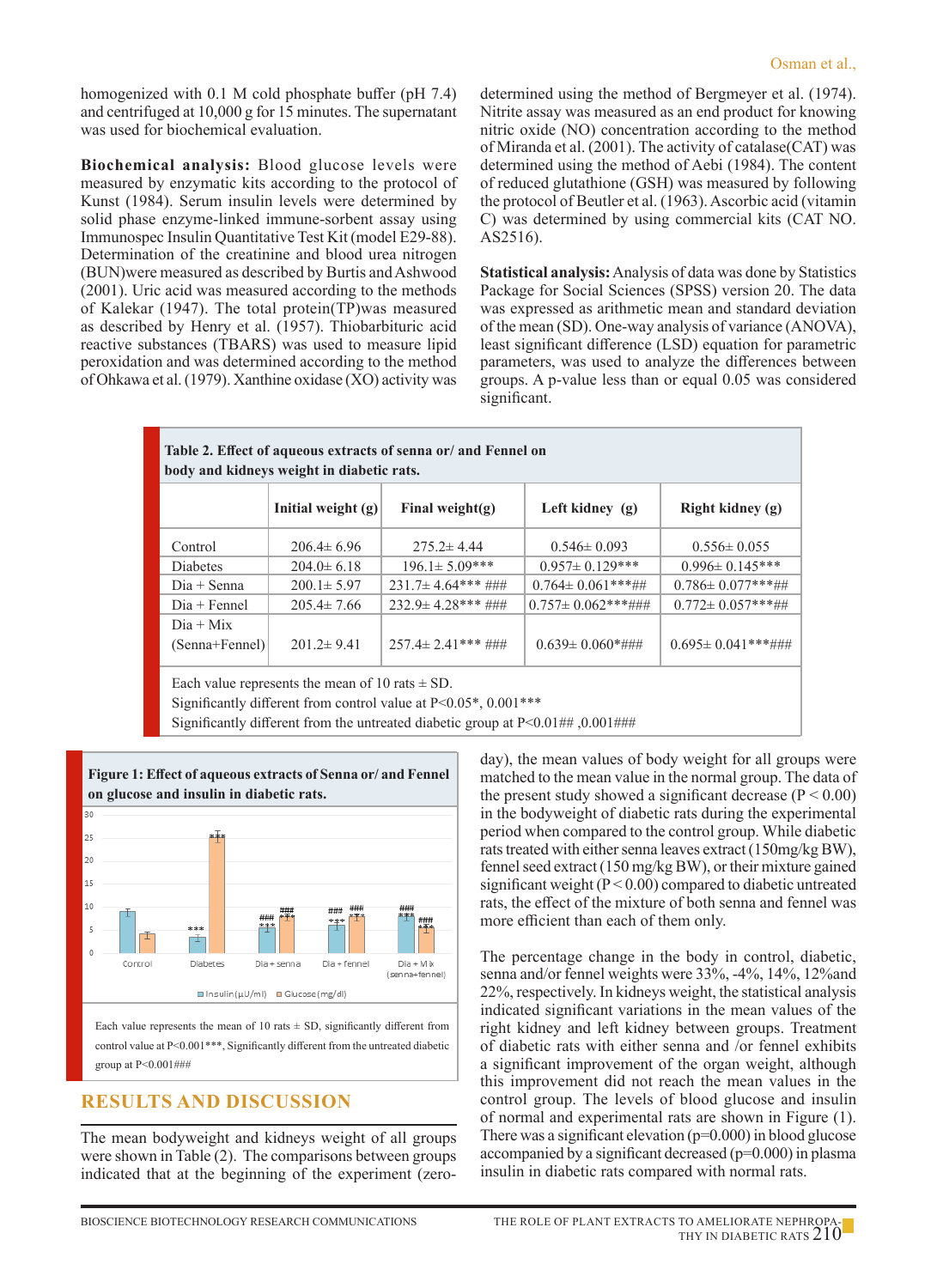#### Osman et al.,

Administration of senna or fennel tends to bring the parameters significantly towards the normal. The effect of the mixture of both senna and fennel was more efficient than each of them only. The Post Hoc analysis using the LSD test exhibits no significant change (p=0.912 and 0.10) between the diabetic group treated with senna and the diabetic group treated with fennel in levels of blood glucose and plasma insulin, respectively.

The results illustrated in Figures (2-5) revealed that STZ resulted in a significant ( $p<0.00$ ) raise in the level of creatinine, uric acid and BUN accompanied by significant  $(p< 0.00)$  decline in the level of total protein in diabetic rats in comparison with normal control. The prolonged administration of diabetic rats with aqueous extract of senna and/or fennel for 30 consecutive days showed a significant  $(p< 0.00)$  decreased in the creatinine, uric acid, and BUN and significant ( $p<0.00$ ) increased in TP when compared with untreated diabetic rats. The statistical analysis exhibits no significant change (p=.218 and 0.105) between the diabetic group treated with senna and the diabetic group treated with fennel in levels of BUN, TP respectively. The changes in the levels of nitric oxide and TBARS, and the activity of xanthine oxidase in renal tissues in control and experimental rats are presented in Figures (6-8).





There was a significant elevation (p=.000) in TBARS, nitric oxide and xanthine oxidase in renal tissues in diabetic rats when compared to the control group. The aqueous extracts of senna and fennel offered significant protection against alteration in the oxidative biomarkers of diabetic rats. However, the administration of aqueous extracts of the mixture of senna and fennel was more effective than senna

or fennel only. No significant changes in renal TBRAS, nitric oxide and xanthine oxidase between the diabetic groups treated with either senna or fennel.



**Figure 5: The levels of Total protein (TP) in diabetic rats treated with aqueous extracts of Senna or/ and Fennel.**



Each value represents the mean of 10 rats  $\pm$  SD, Significantly different from control value at P<0.05\* , 0.001\*\*\*, Significantly different from the untreated diabetic group at P<0.001###

**Figure 6: The effect of aqueous extracts of Senna or/ and** 



Figures 9-11 clearly illustrate the effect of senna and fennel on the antioxidant enzymes. A marked reduction was noted in the level of non-enzymatic antioxidants such as reduced glutathione, vitamin C, and the activity of enzymatic antioxidant (catalase) in the renal tissue of STZ induced diabetic rats when compared with normal rats. Administration senna and fennel or their mixture for the 30 days to STZ induced diabetic rats increased significantly (p < 0.000) the renal vitamin C, GSH levels and the activity of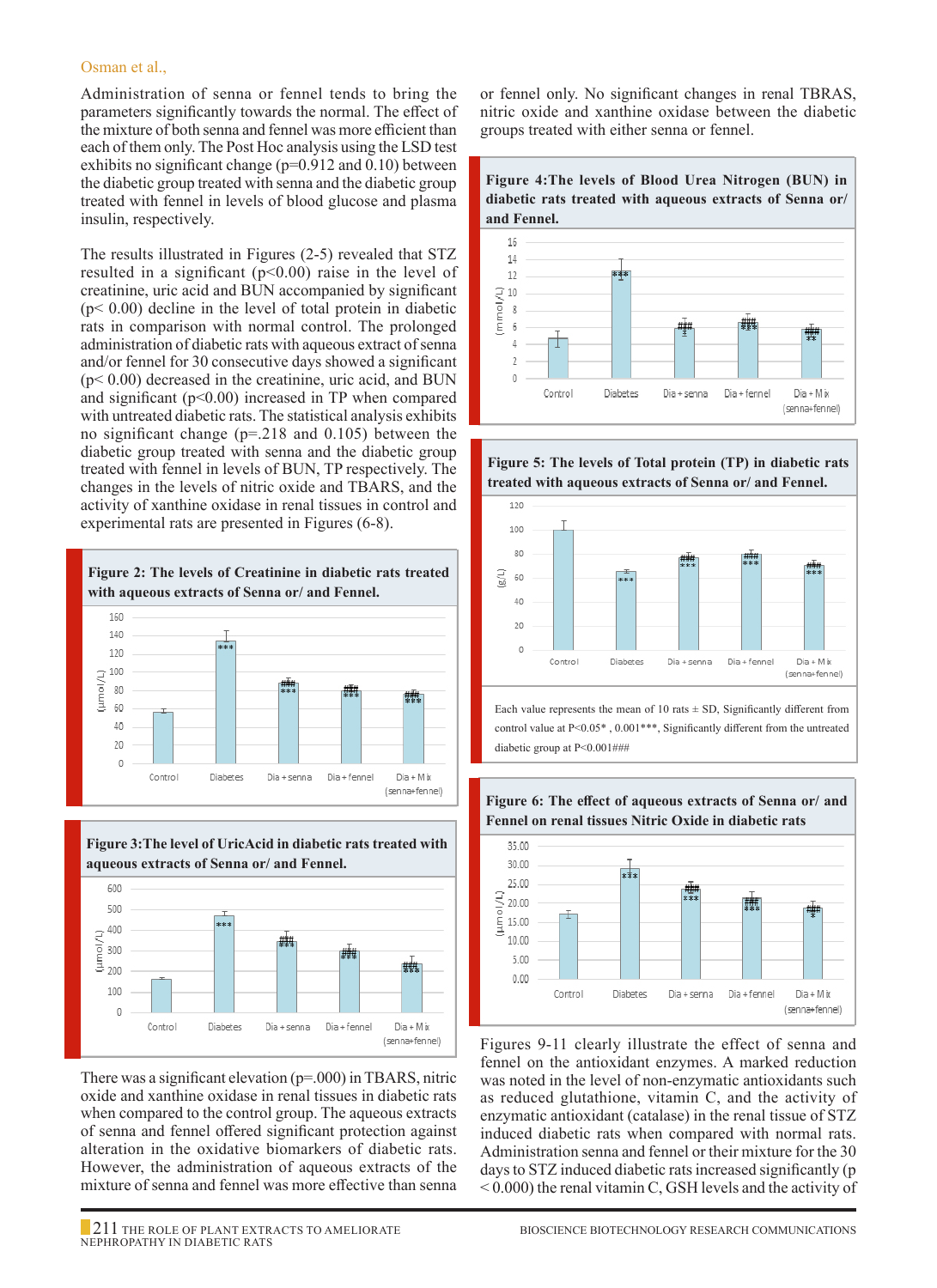CATas compared with untreated diabetic rats. Moreover, the results exhibit no significant differences in renal (catalase, glutathione) between the diabetic group treated with senna and the diabetic group treated with fennel.







Each value represents the mean of 10 rats  $\pm$  SD, Significantly different from control value at P<0.05\*, 0.001\*\*\*, Significantly different from the untreated diabetic group at P<0.001###



Control

Diabetes



Despite the abundance of the market with antidiabetic drugs, the ambition still to reach natural products that can use as treatment with the least potential for side effects is an important matter. This has led to an attempt to apply the research on herbs that may be used to produce natural medicine which reduce suffering and potential fears. Therefore, an examination was made to evaluate the antidiabetic effects of the extracts of senna and fennel in diabetic rats and also study their renal protective effects. The

Dia + senna

Dia + fennel

Dia + M ix

(senna+fennel)

data of the present study, showed a significantly decreased in the body weight of diabetic rats during the experimental period when compared to the control group.



**Figure 11: The effect of aqueous extracts of Senna or/ and Fennel on Glutathione in renal tissues of diabetic rats.**



control value at P<0.05\*, 0.001\*\*\*, Significantly different from the untreated diabetic group at P<0.001###

The current results are consistent with the findings of Sureka et al. (2021) and Kodidela et al. (2020). This may be due to increased use of protein and fat for energy production, as diabetic rat cells may not be able to use glucose for energy production due to decreased insulin action or secretion. In addition, increased protein catabolism to provide amino acids for gluconeogenesis leads to muscle waste and weight loss(Srinivasan et al., 2014).The diabetic model rats of this study showed ameliorative in body weights after being treated with senna and/or fennel compared to the respective diabetic rat's untreated group. This result might point out the effectiveness of the senna and fennel by their ability to enhance insulin action (Osman et al., 2017).

Moreover, the data of the present study, showed an increase in the weight of the kidney (hypertrophy) in STZ-treated animals when compared with the normal group, which might be due to autophagy failure in the kidney, where Ma et al. (2020) found that autophagy deficiency in kidney tubules led to exaggerated renal hypertrophy in STZinduced diabetic mice. In this study, diabetes was confirmed by the disparity levels of glucose and insulin, where STZdiabetic rats showed high levels of glucose and low levels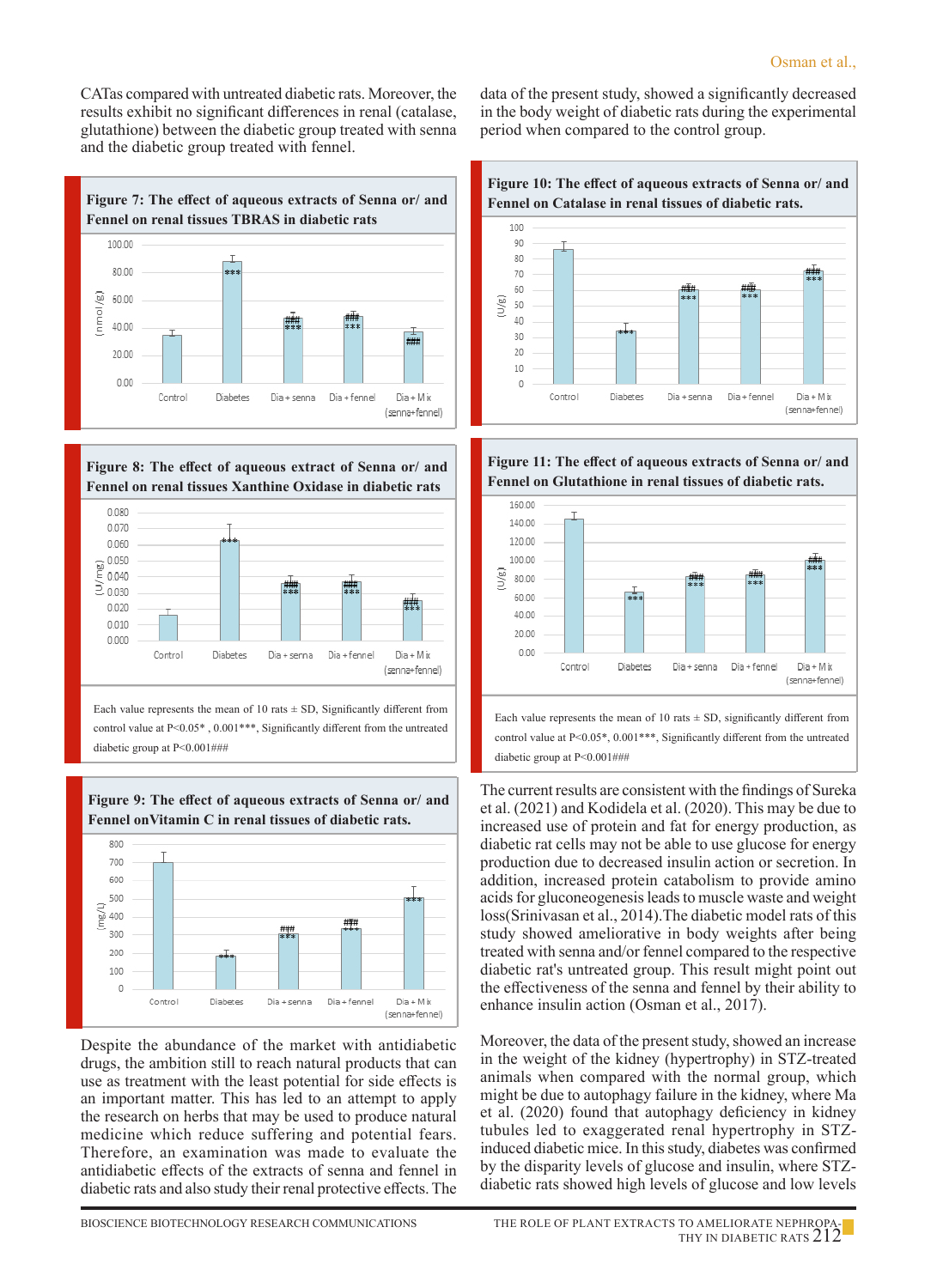of insulin. These levels were similar to the findings of Zhang et al. (2020) and Poitout and Robertson (2002), where they demonstrated that STZ causes pancreatic cell defects and reduces the cells' sensitivity to insulin-triggered glucose uptake, resulting in elevated blood glucose levels. Treating diabetic rats with senna or/and fennel extract significantly reduced blood glucose levels.

Mukhtar et al. (2020), reported that diabetic rats treated with 250mg/Kg BW of aqueous leaf extract of senna for five days showed a significant reduction in blood glucose level. Likewise, El-Ouady et al. (2020) reported that the leaves aqueous extract of fennel at a dose of 10 mg/kg BW reduced blood glucose levels in (STZ)-induced diabetic rats. This decrease in blood glucose levels is attributed to the chemical contents in senna and fennel, which contain compounds that have an antidiabetic activity such as flavonoids. Flavonoids are reported to be able to regenerate damaged pancreatic β cells so that insulin deficiency can be overcome (Chotimah et al., 2008; Alqethami and Aldhebiani, 2021; Lindawati et al., 2021).

Consequently, blood glucose levels will be kept within a safe range as long as the pancreas produces enough insulin (NIDDK, 2018). Diabetes is one of the biggest factors that increases risk for kidney disease and is the number one cause of kidney failure (NIDDK, 2017). Renal damage is evident with a decrease in total protein and an increase in creatinine, uric acid and BUN. Similar structural changes were found in the present study. These results were consistent with Dabdoub et al. (2020).The kidneys remove metabolic wastes such as urea, uric acid, creatinine, and ions in order to maintain the optimum chemical composition of the body fluids (Kishore et al., 2017; Liu et al., 2018; Elkomy et al., 2020). In the case of renal tissue's diseases, the accumulation of those metabolites in the blood may be due to a decrease in their filtering or clearance by kidneys.

In this study, the renal damage may be due to that elevated blood pressure, where Ajayi et al., (2021) proved that there is a positive relationship between STZ-induced diabetes and high blood pressure. High blood pressure reduces the blood supply to the renal tissue through constriction and narrowing of blood vessels, which eventually damages and weakens them. If kidneys' blood vessels are damaged, they may no longer work properly. As a result, the kidneys may stop removing wastes and extra fluid from the blood (NIDDK, 2020).

The daily administration of aqueous extract of senna and fennel for 30 days caused a significant reduction in creatinine, uric acid and BUN, as well as a significant elevation in serum total protein levels in diabetic rats when compared to the diabetic untreated group. This improvement may be attributed to the components of these herbs, where senna and fennel rich in potassium, calcium and magnesium, which are known as key minerals to help control blood pressure (Basak and Reddy, 2017; HHP, 2019; Mehra et al., 2021b).The results of the current study also showed that diabetic rats resulted in an increase in oxidative stress

(NO, TBARS and XO) and lowered levels of antioxidants (GSH, vitamin C, and CAT) in tissues of kidneys.

These results have coincided with the results of Samadi et al., (2021)who found that STZ disrupted the oxidative balance in the renal tissue that was proved by the increasing marker for oxidative stress and decreasing the total antioxidant status which was an assessment by Total antioxidant capacity content. Oxidative stress results from the overproduction of reactive oxygen species (ROS) plays a critical role in the pathogenesis of diabetic complications including renal diseases. Under normal circumstances, the body's antioxidant system can swiftly eliminate ROS, but in pathological conditions like diabetes, the excess ROS produced in the body exceeds the antioxidant system's scavenging ability (Pal et al., 2020; Charlton et al., 2021).

Indeed, diabetes triggers oxidative stress through the production of free radicals via glucose auto-oxidation, protein glycosylation and polyol pathways (Obrosova et al., 2002). Moreover, the increase in oxidative stress due to glucose auto-oxidation may possibly inactivate or weakens the activities of enzymatic and non-enzymatic antioxidants (Giugliano et al., 1996, Saddala et al., 2013), and consequently reduces ROS clearance. Many medicinal plants are reported to possess antioxidant properties and protects from complications of diabetes. In congruence with this statement, our study showed that both the aqueous extract of senna and fennel marked significant protection by increasing the antioxidants and reducing oxidative stress.

These results have coincided with Osman et al. (2017), who found that treatment streptozotocin-induced diabetic rats with senna and/or fennel extracts lead to lowering oxidative stress evidenced by the restoration of the enzymatic antioxidative of defense system (SOD, CAT and GSH). The antioxidant scavenging activity result suggests the presence of phytochemicals with antioxidant properties in the extracts of senna and fennel. Previous studies revealed the presence of various bioactive phyto- constituents in senna and fennel plants. Both senna and fennel contain polyphenols like phenolic acids, flavonoids and tannins which are familiar to be liable for the free radical-scavenging and antioxidant activities. These polyphenols' biological actions are thought to be owing to their redox characteristics, which can aid in the absorption and neutralization of free radicals, the quenching of singlet and triplet oxygen, and the decomposition of peroxides (Guarize et al., 2012; Daskum et al., 2020, Farag et al., 2020; Mehra et al., 2021a).

## **Conclusion**

Our results suggested that the treatment with extracts of leaves of senna and the seeds of fennel exhibited significant antidiabetic and antioxidant activities in STZ-induced diabetes in albino rats. Both are attenuators of diabetesinduced alterations in body weight, blood glucose and insulin levels. Moreover, these extracts have protective effects in ameliorating diabetic nephropathy through lowering levels of abnormal renal enzymes and promoting renal antioxidants to overcome complications of the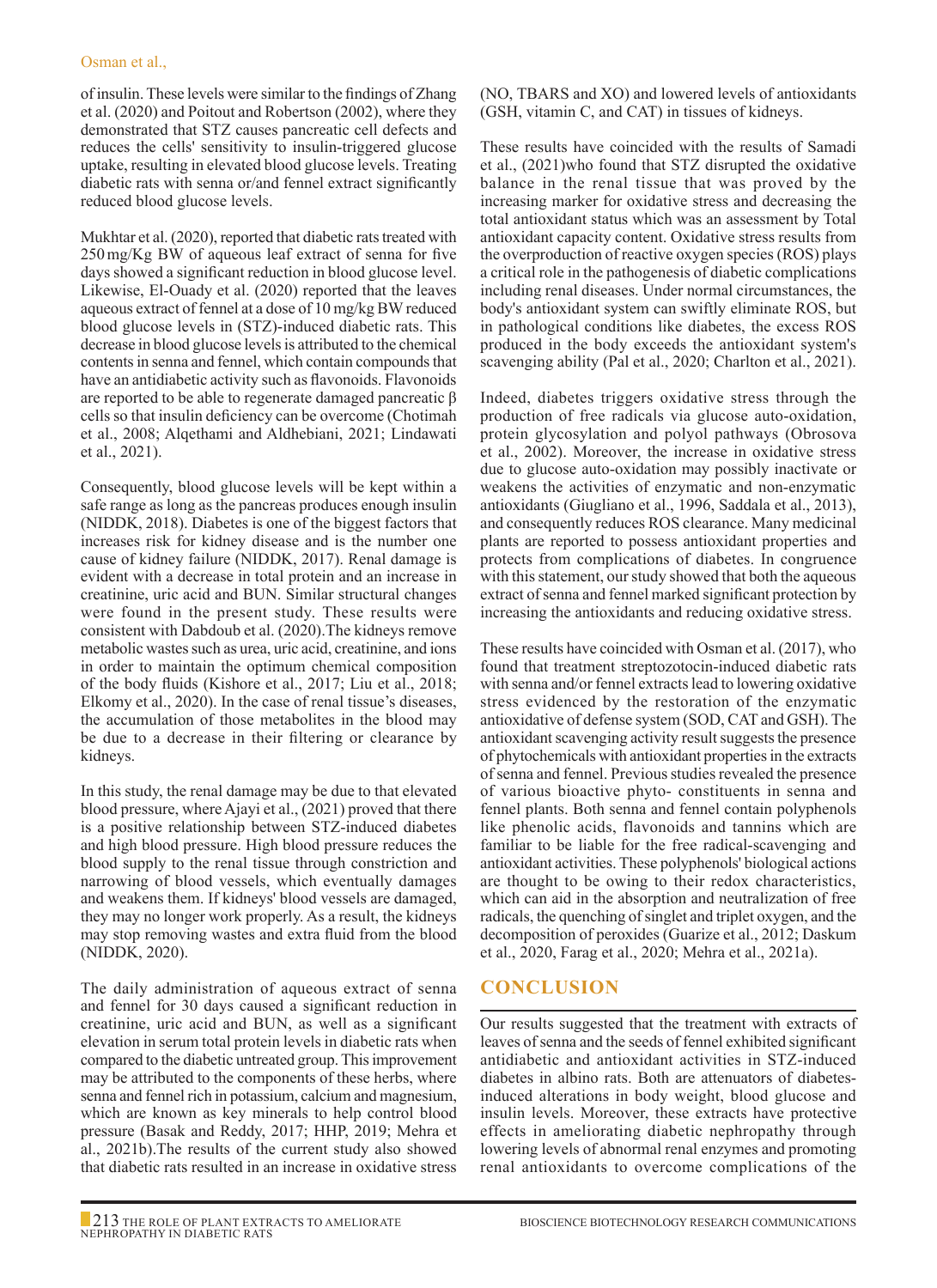oxidative stress in them. In addition, this study supports the idea that antioxidants from several sources together could provide synergistic benefits.

**Conflict of Interest:** There is no conflict of interest

**Data Availability Statement:** The database generated and /or analysed during the current study are not publicly available due to privacy, but are available from the corresponding author on reasonable request.

## **REFERENCES**

Aebi, H. (1984). Catalase in vitro. Methods in enzymology, 105, 121-126.

Ajayi, A. M., Adedapo, A. D., Badaki, V. B., Oyagbemi, A. A. and Adedapo, A. A. (2021). Chrysophyllum albidum fruit ethanol extract ameliorates hyperglycaemia and elevated blood pressure in streptozotocin-induced diabetic rats through modulation of oxidative stress, NF-κB and PPAR-γ. Biomedicine & Pharmacotherapy, 141, 111879. Akbarzadeh, A., Norouzian, D., Mehrabi, M., Jamshidi, S., Farhangi, A., Verdi, A. A., Mofidian, S. and Rad, B. L. (2007). Induction of diabetes by streptozotocin in rats. Indian Journal of Clinical Biochemistry, 22, 60-64.

Alnuaim, A. (2014). Rising prevalence of diabetes mellitus in saudi arabia: cause for concern and call for urgent control program. King Faisal Specialist Hospital & Research Centre.

Alqethami, A. and Aldhebiani, A. Y. (2021). Medicinal plants used in Jeddah, Saudi Arabia: phytochemical screening. Saudi Journal of Biological Sciences, 28, 805- 812.

Basak, B. and Reddy, R. N. (2017). Elemental analysis of different cultivar of Senna (*Cassia angustifolia*) using microwave digestion and flame atomic absorption spectroscopy. National Academy Science Letters, 40, 245- 248.

Bergmeyer, H. U., Gawehn, K. and Grassl, M. (1974). Enzymes as biochemical reagents. Methods ofenzymatic analysis, New York, Academic Press.

Beutler, E., Duron, O. and Kelly, B. M. (1963). Improved method for the determination of blood glutathione. The Journal of laboratory and clinical medicine, 61, 882- 888.

Burtis, C. A. and Ashwood, E. R. (2001). Tietz Fundamentals of Clinical Chemistry, 5th ed, Philadelphia.

CDC (2020). National diabetes statistics report, (2020). Atlanta, GA: Centers for Disease Control and Prevention, US Department of Health and Human Services.

Charlton, A., Garzarella, J., Jandeleit-Dahm, K. A. and Jha, J. C. (2021). Oxidative stress and inflammation in renal and cardiovascular complications of diabetes. Biology, 10, 1-18.

Chotimah, C., Sutrisna, E. and Wahyuni, A. S. (2008).

Uji penurunan kadar glukosa darah oleh ekstrak air herba jaka tuwa (*Scoparia dulcis* L.) pada kelinci jantan yang dibebani glukosa. Pharmacon, 9, 46-51.

Clinic, M. (2019). Diabetic nephropathy [Online]. Rochester: Mayo Clinic. [Accessed 17 June 2021].

Dabdoub, B. R., Mohammed, R. H. and Abdulhadi, H. L. (2020). Ganoderma lucidum attenuates and prevents CCl4 induced hepatic and renal damage in Sprague–Dawley Rats. Systematic Reviews in Pharmacy, 11, 1704-1709.

Daskum, A., Chessed, G., Qadeer, M. and Ling, L. (2020). Phytochemical screening, Gas Chromatography Mass Spectroscopy (GC-MS) and in vitro antiplasmodial analysis of Senna siamea leaves as antimalarial, Yobe State, Nigeria. Nigerian Journal of Parasitology, 41, 60- 67.

 El-Ouady, F., Lahrach, N., Ajebli, M., Haidani, A. E. and Eddouks, M. (2020). Antihyperglycemic effect of the aqueous extract of *Foeniculum vulgare* in normal and streptozotocin-induced diabetic rats. Cardiovascular & Haematological Disorders-Drug Targets (Formerly Current Drug Targets-Cardiovascular & Hematological Disorders), 20, 54-63.

 Elkomy, A., Abdelhiee, E. Y., Fadl, S. E., Emam, M. A., Gad, F. A.-M., Sallam, A., Alarifi, S., Abdel-Daim, M. M. and Aboubakr, M. (2020). L-carnitine mitigates oxidative stress and disorganization of cytoskeleton intermediate filaments in cisplatin-induced hepato-renal toxicity in rats. Frontiers in Pharmacology, 11, 1-12.

Farag, R. S., Abdel-Latif, M. S., Abd El Baky, H. H. and Tawfeek, L. S. (2020). Phytochemical screening and antioxidant activity of some medicinal plants' crude juices. Biotechnology Reports, 28, e00536.

Farid, A., Kamel, D., Abdelwahab Montaser, S., Mohamed Ahmed, M., El Amir, M. and El Amir, A. (2020). Synergetic role of senna and fennel extracts as antioxidant, anti-inflammatory and anti-mutagenic agents in irradiated human blood lymphocyte cultures. Journal of Radiation Research and Applied Sciences, 13, 191-199.

Giri, B., Dey, S., Das, T., Sarkar, M., Banerjee, J. and Dash, S. K. (2018). Chronic hyperglycemia mediated physiological alteration and metabolic distortion leads to organ dysfunction, infection, cancer progression and other pathophysiological consequences: an update on glucose toxicity. Biomedicine & Pharmacotherapy, 107, 306-328.

Giugliano, D., Ceriello, A. and Paolisso, G. (1996). Oxidative stress and diabetic vascular complications. Diabetes care, 19, 257-267.

Guarize, L., da Costa, J. C., Dutra, L. B., Mendes, R. F., Lima, I. V. and Scio, E. (2012). Anti-inflammatory, laxative and intestinal motility effects of Senna macranthera leaves. Natural product research, 26, 331-343.

Henry, R., Sobel, C. and Berkman, S. (1957). Interferences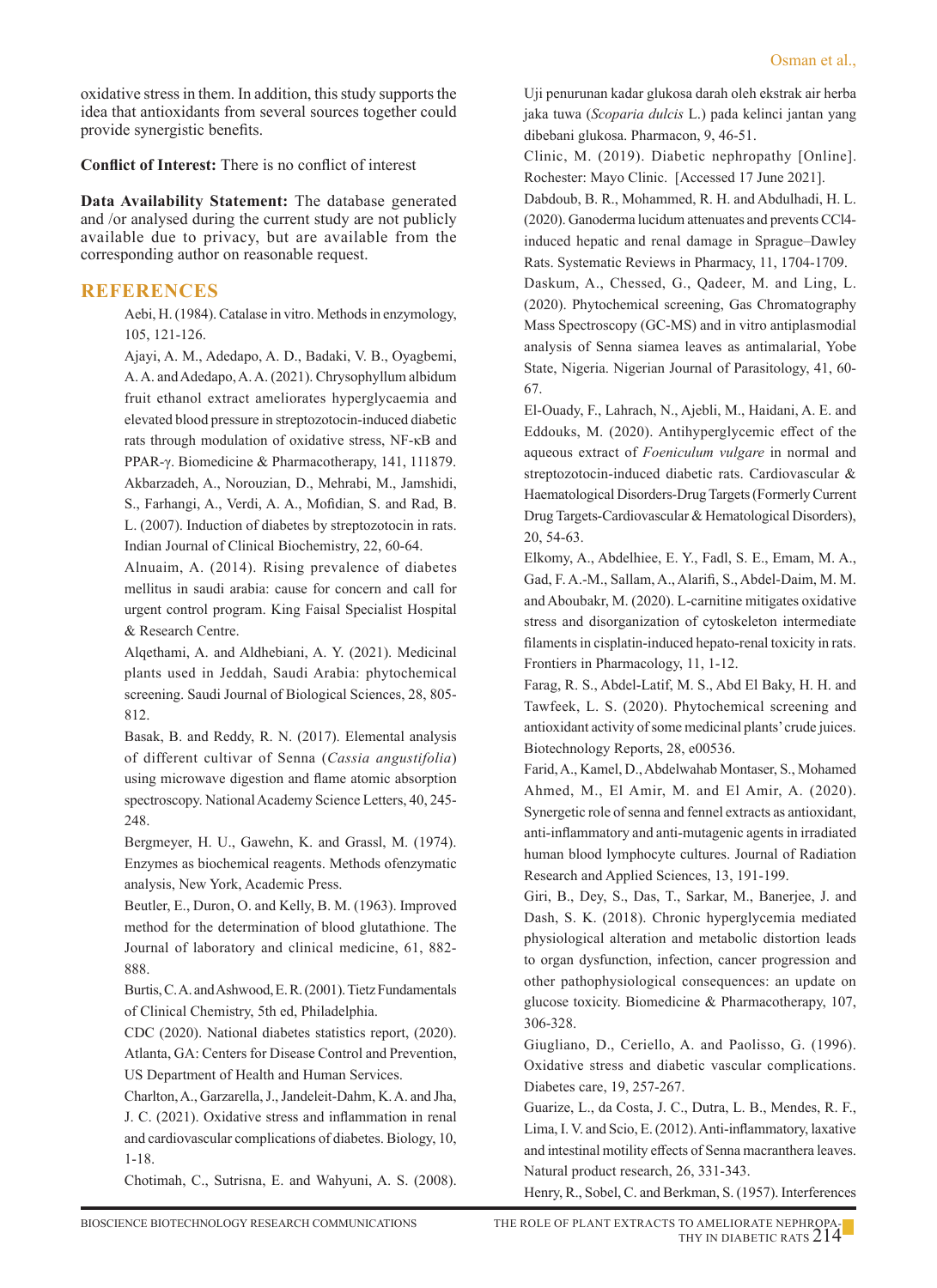#### Osman et al.,

with biuret methods for serum proteins use of benedict's qualitative glucose reagent as a biuret reagent. Analytical Chemistry, 29, 1491-1495.

HHP. (2019). Key minerals to help control blood pressure[Online]. Harvard Health Publishing Available: https://www.health.harvard.edu/heart-health/keyminerals-to-help-control-blood-pressure [Accessed 27 July 2021].

Jamshidi-Kia, F., Lorigooini, Z. and Amini-Khoei, H. (2018). Medicinal plants: Past history and future perspective. Journal of herbmed pharmacology, 7, 1-7.

Jangid, H., Chaturvedi, S. and Khinchi, M. (2017). An overview on diabetis mellitus. Asian Journal of Pharmaceutical Research and Development, 1-11.

Jani, D. K. and Goswami, S. (2020). Antidiabetic activity of *Cassia angustifolia* Vahl. and *Raphanus sativus* Linn. leaf extracts. Journal of Traditional and Complementary Medicine, 10, 124.

Kalekar, H. M. (1947). Differential spectrophotometry of purine compounds by means of specific enzymes. Journal of Biological Chemistry, 167, 429-443.

Kishore, L., Kaur, N. and Singh, R. (2017). Nephroprotective effect of *Paeonia emodi* via inhibition of advanced glycation end products and oxidative stress in streptozotocin– nicotinamide induced diabetic nephropathy. journal of food and drug analysis, 25, 576-588.

Kodidela, S., Shaik, F. B., Chinta, V., Mohammad, S. A., Pasala, C., Mittameedi, C. M., Maddu, N., Wudayagiri, R. and Nallanchakravarthula, V. (2020). Possible ameliorative role of green tea on chronic alcohol mediated renal toxicity of STZ-induced diabetic rats. Clinical Nutrition Experimental, 34, 1-25.

Kunst , A. (1984). UV-methods with hexokinase and glucose-6-phosphate dehydrogenase. Methods of enzymatic analysis, 163-172.

 Lindawati, N. Y., Puspitasari, D., Murtisiwi, L. and Rahmania, T. A. (2021). Correlation of Flavonoid content on Antidiabetic activity in red beans (*Phaseulus vulgaris* L.) and its Processed Products. Research Journal of Pharmacy and Technology, 14, 1293-1297.

 Liu, H., Cai, X., Dai, L., Ma, J. and Mo, Y. (2018). Elevated uric acid levels in premenopausal female systemic lupus erythematosus patients: association with potential or existing renal damage. European Journal of Inflammation, 16, 1-6.

Ma, Z., Li, L., Livingston, M. J., Zhang, D., Mi, Q., Zhang, M., Ding, H.-F., Huo, Y., Mei, C. and Dong, Z. (2020). p53/microRNA-214/ULK1 axis impairs renal tubular autophagy in diabetic kidney disease. The Journal of clinical investigation, 130, 5011-5026.

Mehra, N., Tamta, G. and Nand, V. (2021a). A review on nutritional value, phytochemical and pharmacological attributes of *Foeniculum vulgare* Mill. Journal of Pharmacognosy and Phytochemistry, 10, 1255-1263.

Mehra, N., Tamta, G., Nand, V. and Biswas, S. (2021b). Compositional analysis of *Foeniculum vulgare* seeds genotypes collected from Tarai region of Uttarakhand. 10, 268-271.

Miranda, K. M., Espey, M. G. and Wink, D. A. (2001). A rapid, simple spectrophotometric method for simultaneous detection of nitrate and nitrite. Nitric oxide, 5, 62-71.

Mukhtar, I. G., Yakasai, B. W. and Firdausi, D. T. (2020). Hypoglycemic effect of aqueous leaf extract of *Senna singueana* on alloxan-induced diabetic wistar rats. Journal of Medicine in the Tropics, 22, 41-45.

Naeem, Z. (2015). Burden of Diabetes Mellitus in Saudi Arabia. International journal of health sciences, 9, V-VI. NIDDK. (2017). Diabetic Kidney Disease[Online]. National Institute of Diabetes and Digestive and Kidney Diseases Available: https://www.niddk.nih.gov/healthinformation/diabetes/overview/preventing-problems/ diabetic-kidney-disease [Accessed 18 June 2021].

NIDDk. (2018). Insulin Resistance & Prediabetes[Online]. National Institute of Diabetes and Digestive and Kidney Diseases Available: https://www.niddk.nih.gov/ health-information/diabetes/overview/what-is-diabetes/ prediabetes-insulin-resistance [Accessed 13 August 2021].

NIDDK. (2020). High Blood Pressure & Kidney Disease[Online]. National Institute of Diabetes and Digestive and Kidney Diseases Available: https://www. niddk.nih.gov/health-information/kidney-disease/highblood-pressure [Accessed 27 July 2021].

Obrosova, I. G., Huysen, C. V., Fathallah, L., Cao, X., Greene, D. A. and Stevens, M. J. (2002). An aldose reductase inhibitor reverses early diabetes‐induced changes in peripheral nerve function, metabolism, and antioxidative defense. The Federation of American Societies for Experimental Biology Journal, 16, 1-26.

Ohkawa, H., Ohishi, N. and Yagi, K. (1979). Assay for lipid peroxides in animal tissues by thiobarbituric acid reaction. Analytical biochemistry, 95, 351-358.

Osman, N., Jambi, E. and Aseri, N. (2017). Assessment of antidiabetic and antioxidant activities of *Cassia angustifolia* and Feoniculum vulgare in diabetic rats. International Journal of Pharmaceutical Research & Allied Sciences, 6.

 Pal, S., Rao, G. N. and Pal, A. (2020). High glucoseinduced ROS accumulation is a critical regulator of ERK1/2-Akt-tuberin-mTOR signalling in RGC-5 cells. Life Sciences, 256, 1-14.

 Patle, D., Vyas, M. and Khatik, G. L. (2020). A Review on natural products and herbs used in the management of diabetes. Current diabetes reviews.

 Piero, M., Nzaro, G. and Njagi, J. (2015). Diabetes mellitus-a devastating metabolic disorder. Asian journal